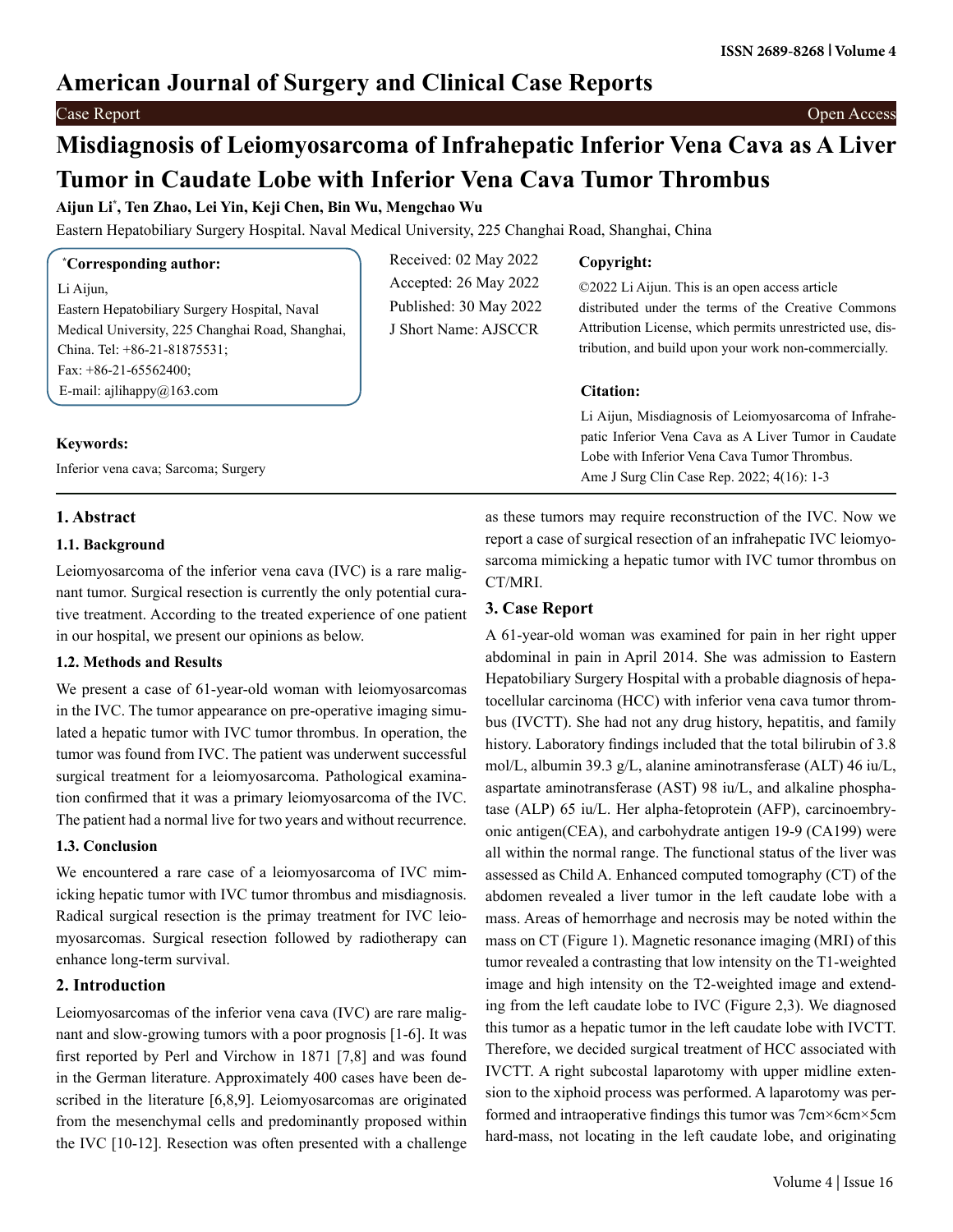#### ajsccr.org 2

in the infrahepatic IVC (Figure 4). The falciform ligament was divided until the anterior surface of the suprahepatic IVC was exposed, and the infrahepatic IVC was dissected and mobilized. The tumor and the right renal vein was reached and exposed. In order to much more exposing the infrahepatic IVC, the left lateral section of liver was resected under Pringle's maneuver about 12 minutes. After completed mobilization of tumor, en bloc resection of the IVC tumor was performed under total hepatic vascular exclusion (THVE). The tumor specimen was removed (Figure 5). The IVC wall was reconstructed with end-to-end direct anastomosis using polypropylene. The patient obtained negative margins (R0 resections). During THVE 10 minutes, the patient's hemodynamic condition was carefully monitored. Intraoperative blood loss was 800 ml. Pathological examination confirmed primary leiomyosarcoma of the IVC. The patient's postoperative recovery was uneventful. She did not take anticoagulant drugs. The renal and liver function normalized on 1, 3, and 7 days after surgery. MRI after surgery showed IVC is not narrow (Figure 6). She was discharged at 8 days after surgery. There was no clinical sign of leg edema throughout the postoperative course. To prevent recurrence, the patient had received adjuvant radiotherapy after operation one month. Following up 2 years, the patient is alive with survival of 2 years no recurrence (Figure 7. This picture can be concealed). Later, contact was lost.



**[Figure 1.](http://www.ncbi.nlm.nih.gov/pmc/articles/PMC3590509/figure/fig1/)** Enhanced computed tomography (CT) of the abdomen revealed a liver tumor in the left caudate lobe with a mass.



**[Figure 2.](http://www.ncbi.nlm.nih.gov/pmc/articles/PMC3590509/figure/fig2/)** Magnetic resonance imaging (MRI) of this tumor revealed high signal intensity on T2-weighted imaging, and with IVCTT.



**[Figure](http://www.ncbi.nlm.nih.gov/pmc/articles/PMC3590509/figure/fig2/) 3.** Magnetic resonance imaging (MRI) of this tumor revealed high signal intensity on T2-weighted imaging, and with IVCTT.



**Figure 4**. Intraoperative picture of IVC leiomyosarcoma.



**Figure 5.** Resected leiomyosarcoma.



**Figure 6.** MRI after 6 days postoperatively.



**Figure 7**. Two years later, the patient came back, no recurrence.

#### **4. Discussion**

1. We have analyzed the reasons for misdiagnosis. Leiomyosarcomas of the IVC are rare malignant. These tumors usually go unnoticed unless it has metastasized to distant tissues [10,11,13]. Clinical signs and symptoms are very vague and atypical. Usually it is often misdiagnosed as an abscess cavity in the liver or primary hepatic malignancy [6]. This tumor commonly shows vague abdominal symptoms. Patients may also present with lower extremity edema. Patients may present with Budd-Chiari syndrome when the tumor is involving and obstructing the IVC. CT and MRI can confirm the existence of this tumor. Making the preoperative diagnosis is usually difficult [13]. About two thirds of these patients were confirmed as the diagnosis of leiomyosarcomas only after laparotomy [9-13]. In our case, the tumor appearance on pre-operative imaging mimicking hepatic tumor with IVCTT. Radiological investigations are the key to proper diagnosis. We need identify leiomyosarcomas with HCC and intrahepatic cholangiocarcinoma (ICC).

2. Surgical resection with a tumor-free margin is recommended to